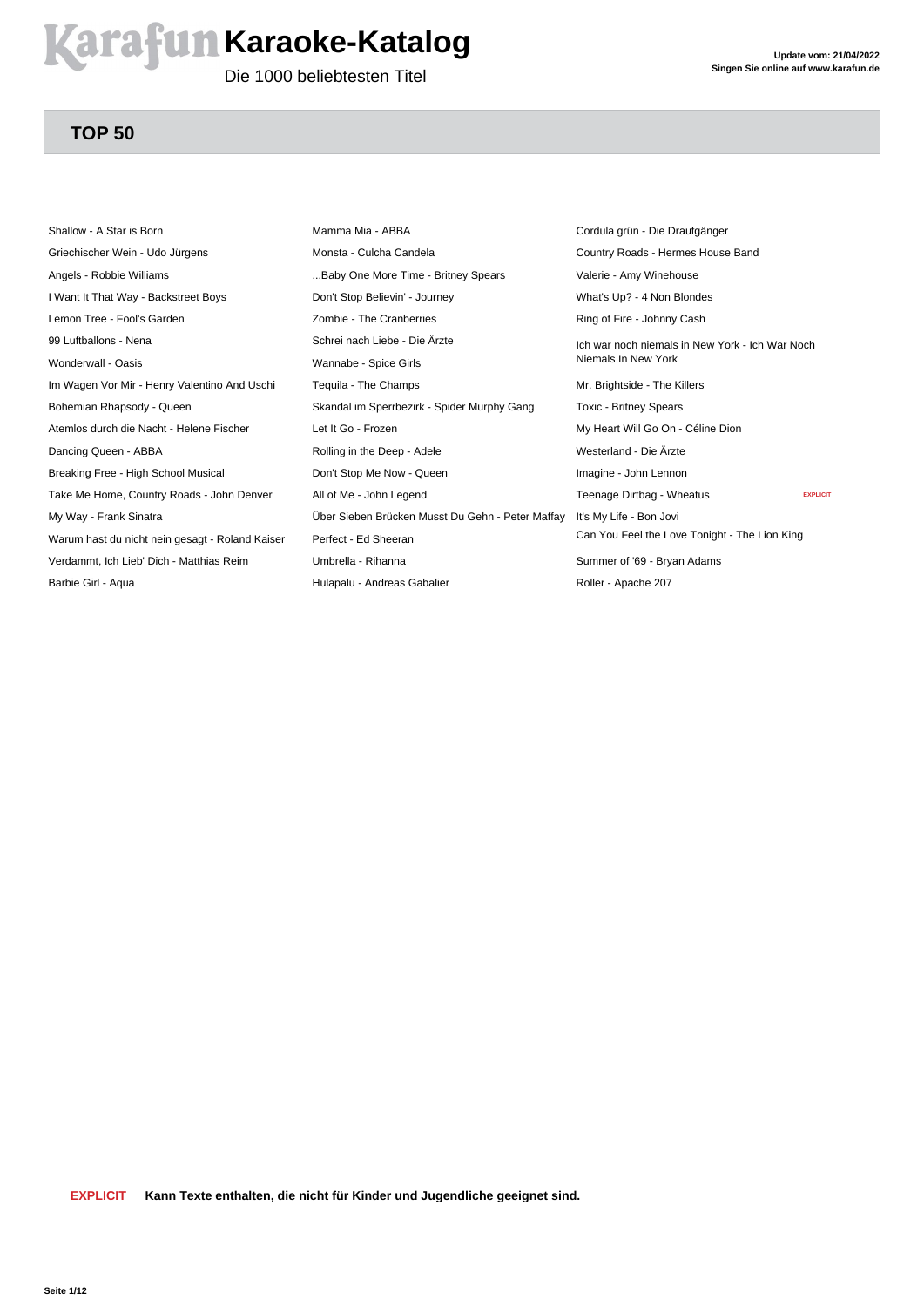| 3 Doors Down                                |                 |
|---------------------------------------------|-----------------|
| Kryptonite                                  |                 |
| Here Without You                            |                 |
| 4 Non Blondes                               |                 |
| What's Up?                                  |                 |
| 50 Cent                                     |                 |
| Candy Shop                                  |                 |
| In Da Club                                  | <b>EXPLICIT</b> |
| A Great Big World                           |                 |
| Say Something                               | <b>DUETT</b>    |
| A Star is Born                              |                 |
| Shallow                                     | <b>DUETT</b>    |
| Always Remember Us This Way                 |                 |
| a-ha                                        |                 |
| Take on Me                                  |                 |
| <b>ABBA</b>                                 |                 |
| Dancing Queen                               |                 |
| Mamma Mia                                   |                 |
| Gimme! Gimme! Gimme! (A Man After Midnight) |                 |
| Thank You For The Music                     |                 |
| The Winner Takes It All                     |                 |
| I Have a Dream                              |                 |
| Chiquitita                                  |                 |
| Money, Money, Money                         |                 |
| Super Trouper                               |                 |
| Lay All Your Love On Me                     |                 |
| Waterloo                                    |                 |
| Honey, Honey                                |                 |
| AC/DC                                       |                 |
| Highway to Hell                             |                 |
| T.N.T                                       |                 |
| <b>Achim Reichel</b>                        |                 |
| Aloha Heya He                               |                 |
| <b>Adel Tawil</b>                           |                 |
| Lieder                                      |                 |
| <b>Adele</b>                                |                 |
| Rolling in the Deep                         |                 |
| Someone Like You                            |                 |
| Easy on Me                                  |                 |
| Make You Feel My Love                       |                 |
| Skyfall                                     |                 |
| When We Were Young                          |                 |
| Hello                                       |                 |
| Set Fire to the Rain                        |                 |
| <b>Adriano Celentano</b>                    |                 |
| Azzurro                                     |                 |
| Il ragazzo della via Gluck                  |                 |
| <b>Aerosmith</b>                            |                 |
| I Don't Want to Miss a Thing                |                 |
| Al Bano & Romina Power                      |                 |
| Felicità                                    | <b>DUETT</b>    |

| Sempre Sempre                         | <b>DUETT</b>    |
|---------------------------------------|-----------------|
| Aladdin (1992 film)                   |                 |
| A Whole New World                     | <b>DUETT</b>    |
| Aladdin (2019 film)                   |                 |
| Arabische Nächte                      |                 |
| <b>Alanis Morissette</b>              |                 |
| Ironic                                |                 |
| <b>Alannah Myles</b>                  |                 |
| <b>Black Velvet</b>                   |                 |
| <b>Albert Hammond</b>                 |                 |
| It Never Rains In Southern California |                 |
| <b>Alexandra Burke</b>                |                 |
| Hallelujah                            |                 |
| <b>Alice Cooper</b>                   |                 |
| Poison                                |                 |
| <b>Alicia Keys</b>                    |                 |
| If I Ain't Got You                    |                 |
| Girl On Fire (Main Version)           |                 |
| Fallin'                               |                 |
| Alligatoah                            |                 |
| Willst du                             |                 |
| <b>America</b>                        |                 |
| The Last Unicorn                      |                 |
| Amy Macdonald                         |                 |
| This Is The Life                      |                 |
| Mr. Rock and Roll                     |                 |
|                                       |                 |
| Amy Winehouse                         |                 |
| Valerie                               |                 |
| <b>Back to Black</b>                  | <b>EXPLICIT</b> |
| Rehab                                 |                 |
| You Know I'm No Good                  |                 |
| Anastacia                             |                 |
| Left Outside Alone                    |                 |
| Andrea Berg                           |                 |
| Du Hast Mich Tausendmal Belogen       |                 |
| Ich liebe das Leben                   |                 |
| Seemann, deine Heimat ist das Meer    |                 |
| Andrea Bocelli                        |                 |
| Time to Say Goodbye                   | <b>DUETT</b>    |
| Vivo per lei                          | <b>DUETT</b>    |
| <b>Andreas Bourani</b>                |                 |
| Auf uns                               |                 |
| <b>Andreas Fulterer</b>               |                 |
| Donna Blue                            |                 |
| <b>Andreas Gabalier</b>               |                 |
| Hulapalu                              |                 |
| Amoi seg' ma uns wieder               |                 |
| I Sing A Liad Für Di                  |                 |
| <b>Andy Borg</b>                      |                 |
| Adios Amor                            |                 |

| 1000 träume weit (Tornero)              |              |
|-----------------------------------------|--------------|
| <b>AnnenMayKantereit</b>                |              |
| Pocahontas                              |              |
| Barfuß am Klavier                       |              |
| Oft gefragt                             |              |
| Apache 207                              |              |
| Roller                                  |              |
| Aqua                                    |              |
| <b>Barbie Girl</b>                      | <b>DUETT</b> |
| <b>Aretha Franklin</b>                  |              |
| (You Make Me Feel Like) A Natural Woman |              |
| Arielle, die Meerjungfrau (Film 1989)   |              |
| Unter dem Meer                          |              |
| <b>Art Garfunkel</b>                    |              |
| <b>Bright Eyes</b>                      |              |
| <b>Avicii</b>                           |              |
| Wake Me Up!                             |              |
| <b>Avril Lavigne</b>                    |              |
| Sk8er Boi                               |              |
|                                         |              |
| Complicated                             |              |
| <b>Backstreet Boys</b>                  |              |
| I Want It That Way                      |              |
| Everybody (Backstreet's Back)           |              |
| Quit Playing Games (With My Heart)      |              |
| <b>BAP</b>                              |              |
| Verdamp Lang Her                        |              |
| <b>Barry Manilow</b>                    |              |
| Mandy                                   |              |
| <b>Bata Illic</b>                       |              |
| Michaela                                |              |
| Bausa                                   |              |
| Was du Liebe nennst                     |              |
| Madonna                                 |              |
| <b>Beatrice Egli</b>                    |              |
| Mein Herz                               |              |
| Ben E. King                             |              |
| Stand by Me                             |              |
| <b>Bernd Clüver</b>                     |              |
| Der Junge mit der Mundharmonika         |              |
| <b>Bette Midler</b>                     |              |
| The Rose                                |              |
| <b>Beyoncé</b>                          |              |
| Single Ladies (Put a Ring on It)        |              |
| Halo                                    |              |
| <b>Bill Ramsey</b>                      |              |
| Ohne Krimi geht die Mimi nie ins Bett   |              |
| <b>Bill Withers</b>                     |              |
| Ain't No Sunshine                       |              |
| <b>Billie Eilish</b>                    |              |
| Lovely                                  | <b>DUETT</b> |
| No Time to Die                          |              |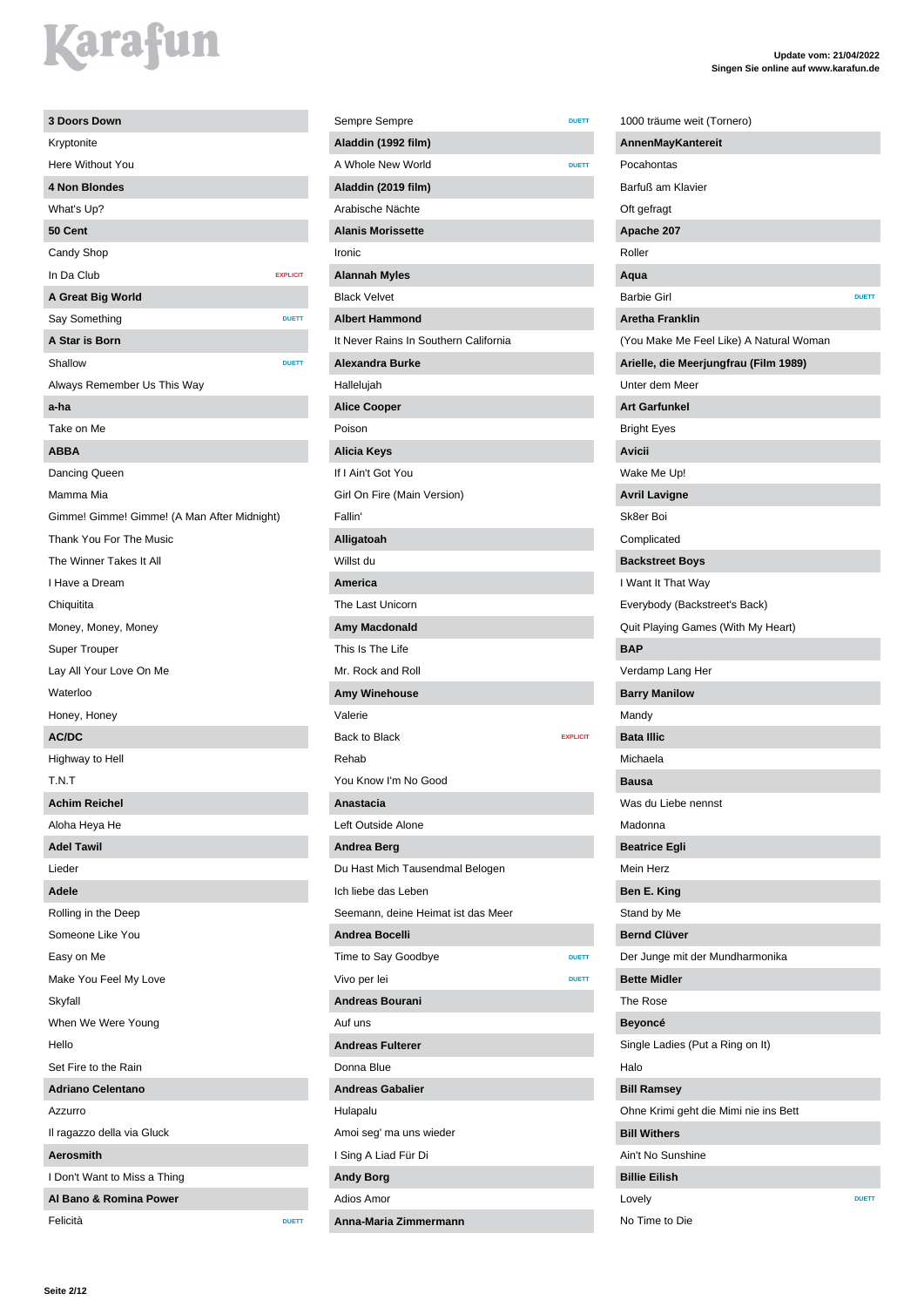| <b>Billie Jo Spears</b>                  |                 |
|------------------------------------------|-----------------|
| Blanket on the Ground                    |                 |
| <b>Billy Idol</b>                        |                 |
| <b>Rebel Yell</b>                        |                 |
| White Wedding                            |                 |
| <b>Billy Joel</b>                        |                 |
| Piano Man                                |                 |
| <b>Billy Ray Cyrus</b>                   |                 |
| Achy Breaky Heart                        |                 |
| <b>Black Eyed Peas</b>                   |                 |
| I Gotta Feeling                          |                 |
| Where Is The Love                        |                 |
| <b>Blink-182</b>                         |                 |
| All the Small Things                     |                 |
| <b>Bloodhound Gang</b>                   |                 |
| The Bad Touch                            |                 |
| The Ballad of Chasey Lain                | <b>EXPLICIT</b> |
| <b>Blue</b>                              |                 |
| <b>Breathe Easy</b>                      |                 |
| <b>Bläck Fööss</b>                       |                 |
| Du (Du bes die Stadt)                    |                 |
| Drink doch eine met                      |                 |
| <b>Blümchen</b>                          |                 |
| Herz an Herz                             |                 |
| <b>Bob Dylan</b>                         |                 |
| Knockin' on Heaven's Door                |                 |
| <b>Bob Marley</b>                        |                 |
| <b>Three Little Birds</b>                |                 |
| <b>Bodyguard</b>                         |                 |
| I Will Always Love You                   |                 |
| I Have Nothing                           |                 |
| <b>Boerney</b>                           |                 |
| Was wollen wir trinken (2022 rock remix) |                 |
| <b>Bon Jovi</b>                          |                 |
| It's My Life                             |                 |
| Livin' on a Prayer                       |                 |
| <b>Bed of Roses</b>                      |                 |
| <b>Wanted Dead or Alive</b>              |                 |
| You Give Love a Bad Name                 |                 |
| Always                                   |                 |
| Boney M.                                 |                 |
| Daddy Cool                               |                 |
| Rasputin                                 |                 |
| Rivers of Babylon                        |                 |
| <b>Bonnie Tyler</b>                      |                 |
| Total Eclipse of the Heart               |                 |
| It's a Heartache                         |                 |
| <b>Boyce Avenue</b>                      |                 |
| Let Her Go                               | <b>DUETT</b>    |
| <b>Time After Time</b>                   | <b>DUETT</b>    |
| <b>Brenner</b>                           |                 |

### Ich liebe das Leben (Schlagerbooom 2021) **Britney Spears** ...Baby One More Time Toxic Oops!... I Did It Again **Bruce Springsteen** Tougher Than the Rest I'm on Fire Dancing in the Dark **Bruno Mars** Uptown Funk Grenade When I Was Your Man Just the Way You Are Talking to the Moon Locked Out of Heaven The Lazy Song **EXPLICIT** Marry You **Bryan Adams** Summer of '69 (Everything I Do) I Do It for You **BTS (?????)** Dynamite Butter **Buddy Vs. DJ The Wave** Ab In Den Süden **Böhse Onkelz** Auf gute Freunde Mexico **C. J. Taylor** Wunderschön **Calum Scott** You Are the Reason Dancing on My Own You Are the Reason (Duet with Leona Lewis) DUETT **Camp Rock** This Is Me **Capital Bra** 110 **DUETT Cardi B EXPLICIT DUETT Carly Rae Jepsen** Call Me Maybe **Carrie Underwood** Before He Cheats **Cascada** Everytime We Touch **Cassandra Steen Stadt DUETT Cat Stevens** Father and Son

| <b>Cats (Musical)</b>               |              |
|-------------------------------------|--------------|
| Memory                              |              |
| Cher                                |              |
| <b>Believe</b>                      |              |
| Welcome to Burlesque                |              |
| <b>Chris Isaak</b>                  |              |
| Wicked Game                         |              |
| <b>Chris Roberts</b>                |              |
| Du Kannst Nicht Immer Siebzehn Sein |              |
| <b>Chris Stapleton</b>              |              |
| Tennessee Whiskey                   |              |
| Christina Aguilera                  |              |
| <b>Beautiful</b>                    |              |
| Something's Gotta Hold On Me        |              |
| <b>Christina Perri</b>              |              |
| Jar of Hearts                       |              |
| A Thousand Years                    |              |
| <b>Christina Stürmer</b>            |              |
| Mama Ana Ahabak                     |              |
| Ich Lebe                            |              |
| Seite an Seite                      |              |
| <b>Chubby Checker</b>               |              |
| Let's Twist Again                   |              |
| <b>Chuck Berry</b>                  |              |
| Johnny B. Goode                     |              |
| Coldplay                            |              |
| Viva La Vida                        |              |
| Fix You                             |              |
| <b>The Scientist</b>                |              |
| Yellow                              |              |
| <b>Higher Power</b>                 |              |
| My Universe                         | <b>DUETT</b> |
| <b>Comedian Harmonists</b>          |              |
| Mein kleiner grüner Kaktus          |              |
| <b>Connie Francis</b>               |              |
|                                     |              |
| Schöner fremder mann                |              |
| <b>Conny Froboess</b>               |              |
| Zwei Kleine Italiener               |              |
| Coolio                              |              |
| Gangsta's Paradise                  | <b>DUETT</b> |
| Cora                                |              |
| Amsterdam                           |              |
| <b>Costa Cordalis</b>               |              |
| Anita                               |              |
| <b>Creedence Clearwater Revival</b> |              |
| Have You Ever Seen the Rain         |              |
| Bad Moon Rising                     |              |
| <b>Proud Mary</b>                   |              |
| Cro                                 |              |
| Einmal um die Welt                  |              |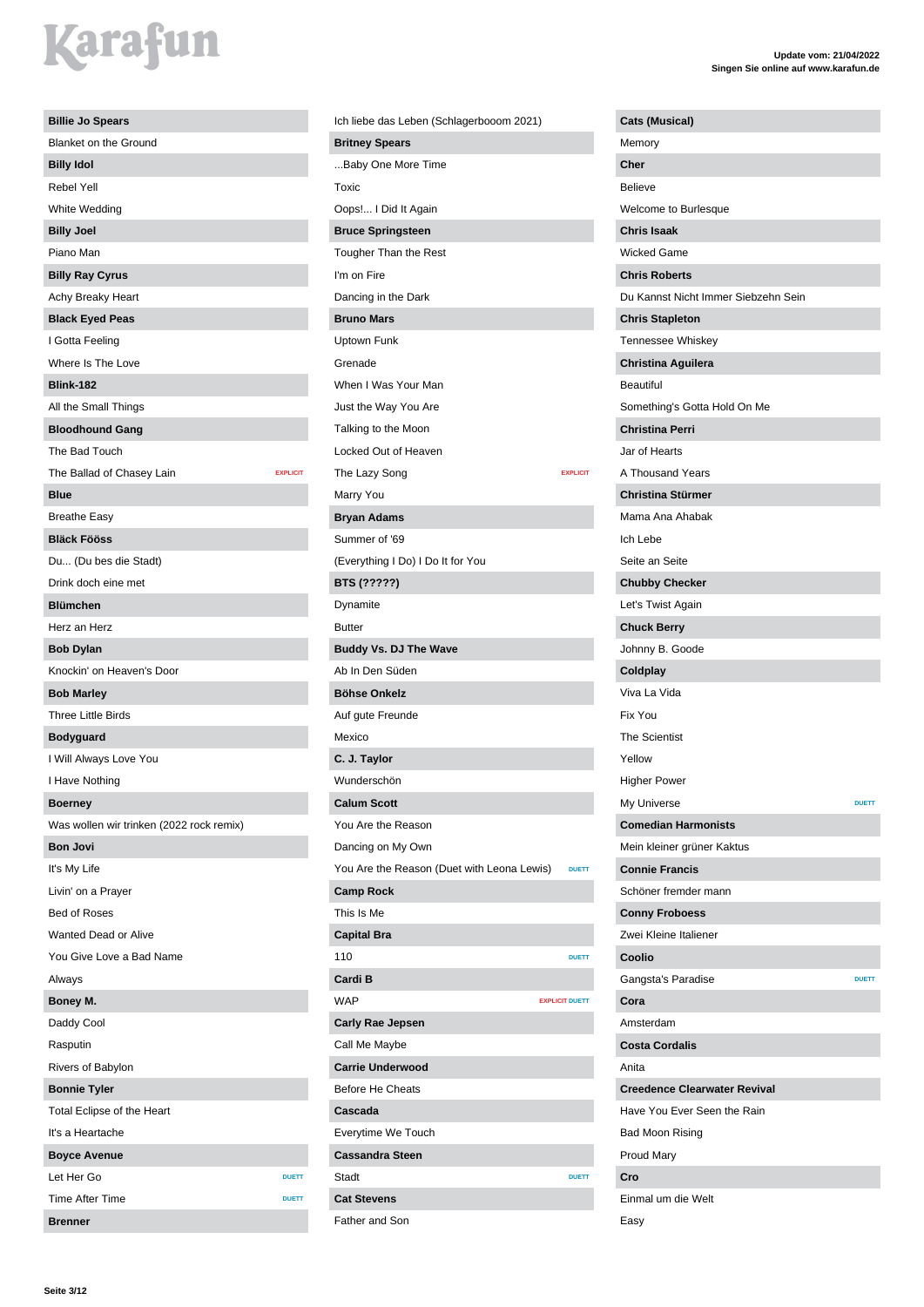| Traum                              |              |
|------------------------------------|--------------|
| Bye Bye                            |              |
| Whatever                           |              |
| <b>Culcha Candela</b>              |              |
| Monsta                             |              |
| Hamma!                             |              |
| <b>Culture Club</b>                |              |
| Karma Chameleon                    |              |
| <b>Cyndi Lauper</b>                |              |
| Girls Just Want to Have Fun        |              |
| <b>Time After Time</b>             |              |
| <b>Cynthia Erivo</b>               |              |
| Stand Up                           |              |
| <b>Céline Dion</b>                 |              |
| My Heart Will Go On                |              |
| I'm Alive                          |              |
| The Prayer (duet)                  | <b>DUETT</b> |
| <b>Daddy Yankee</b>                |              |
| La gasolina                        |              |
| Daft Punk                          |              |
| Get Lucky                          |              |
| <b>Daniel Powter</b>               |              |
| Bad Day                            |              |
| Danyel Gérard                      |              |
| Butterfly (deutsche version)       |              |
| Das Dschungelbuch (Film 1967)      |              |
| Probier's mal mit Gemütlichkeit    |              |
| Das Phantom der Oper (Film 2004)   |              |
| The Phantom of the Opera           | <b>DUETT</b> |
| <b>David Guetta</b>                |              |
| Titanium                           |              |
| <b>David Lee Roth</b>              |              |
| Just a Gigolo / I Ain't Got Nobody |              |
| <b>Dean Martin</b>                 |              |
| That's Amore                       |              |
| Sway (Quien Sera)                  |              |
| <b>Deep Blue Something</b>         |              |
| Breakfast At Tiffany's             |              |
| Depeche Mode                       |              |
| Enjoy the Silence                  |              |
| Der König der Löwen (2019)         |              |
| Kann es wirklich Liebe sein        | <b>DUETT</b> |
| Der König der Löwen (Film 1994)    |              |
| Can You Feel the Love Tonight      |              |
| Hakuna Matata (Deutsch Version)    |              |
| Der ewige Kreis                    |              |
| <b>Destiny's Child</b>             |              |
| Say My Name                        |              |
| <b>Diana Ross</b>                  |              |
| <b>Endless Love</b>                | <b>DUETT</b> |
| Die Atzen                          |              |
|                                    |              |

### Disco Pogo **Die Doofen** Mief! (Nimm mich jetzt, auch wenn ich stinke) **Die Draufgänger** Cordula grün **Die Eiskönigin (Musical)** Let It Go **Die Eiskönigin - Völlig unverfroren** Let It Go **Die Eiskönigin 2** Zeige dich **Die Fantastischen Vier** Die Da !?! **Die Firma** Die Eine 2005 **Die Flippers** Die rote Sonne von Barbados **Die Original Wiesen Buben** Ein Prosit der Gemütlichkeit **Die Paldauer** Amore romantica Tanz mit mir Corinna **Die Prinzen** Alles Nur Geklaut Küssen verboten **Die Toten Hosen** Tage wie diese Alles Aus Liebe Hier kommt Alex Zehn Kleine Jägermeister Bonnie & Clyde Altes Fieber **Die Ärzte** Schrei nach Liebe Westerland Junge Männer sind schweine Zu spät Lasse redn Manchmal haben Frauen... **Dieter Thomas Kuhn** Uber den Wolken Sag' Mir Quando, Sag' Mir Wann **Dirty Dancing** (I've Had) The Time of My Life She's Like The Wind **DJ Ötzi** Ein Stern (...der deinen Namen trägt) Der hellste Stern (Böhmischer Traum) 7 Sünden Sweet Caroline

#### **Update vom: 21/04/2022 Singen Sie online auf www.karafun.de**

| Doja Cat                                    |                 |
|---------------------------------------------|-----------------|
| Woman                                       | <b>EXPLICIT</b> |
| <b>Dolly Parton</b>                         |                 |
| Jolene                                      |                 |
| Don McLean                                  |                 |
| American Pie (45 version)                   |                 |
| <b>Don Williams</b>                         |                 |
| Down the Road I Go                          |                 |
| <b>Doris Day</b>                            |                 |
| Que Sera, Sera (Whatever Will Be, Will Be)  |                 |
| <b>Drafi Deutscher</b>                      |                 |
| Marmor, Stein Und Eisen Bricht              |                 |
| <b>Dschinghis Khan</b>                      |                 |
| Moskau                                      |                 |
| Dschinghis Khan                             |                 |
| Dua Lipa                                    |                 |
| Cold Heart (PNAU remix)                     | <b>DUETT</b>    |
| Don't Start Now                             |                 |
| <b>Duffy</b>                                |                 |
| Mercy                                       |                 |
| <b>Duncan Laurence</b>                      |                 |
| Arcade                                      |                 |
| <b>Dusty Springfield</b>                    |                 |
| Son of a Preacher Man                       |                 |
| DÖF                                         |                 |
| Codo                                        |                 |
| <b>Eagle-Eye Cherry</b>                     |                 |
| Save Tonight                                |                 |
| Earth, Wind & Fire                          |                 |
| September                                   |                 |
| Echt                                        |                 |
| Du Trägst Keine Liebe In Dir                |                 |
| <b>Ed Sheeran</b>                           |                 |
| Perfect                                     |                 |
| I See Fire                                  |                 |
| <b>Bad Habits</b>                           |                 |
|                                             |                 |
| Shape of You                                |                 |
| <b>Shivers</b>                              |                 |
| Shivers (remix Ofenbach)                    |                 |
| Photograph                                  |                 |
| Thinking Out Loud                           |                 |
| <b>Perfect Duet</b>                         | <b>DUETT</b>    |
| Bad Habits (live from the 2022 Brit Awards) | <b>DUETT</b>    |
| Eiffel 65                                   |                 |
| Blue (Da Ba Dee)                            |                 |
| Elisabeth (musical)                         |                 |
| Wenn ich tanzen will                        |                 |
| <b>Elle King</b>                            |                 |
| Ex's & Oh's                                 |                 |
| Eloy                                        |                 |

Egal was andere sagen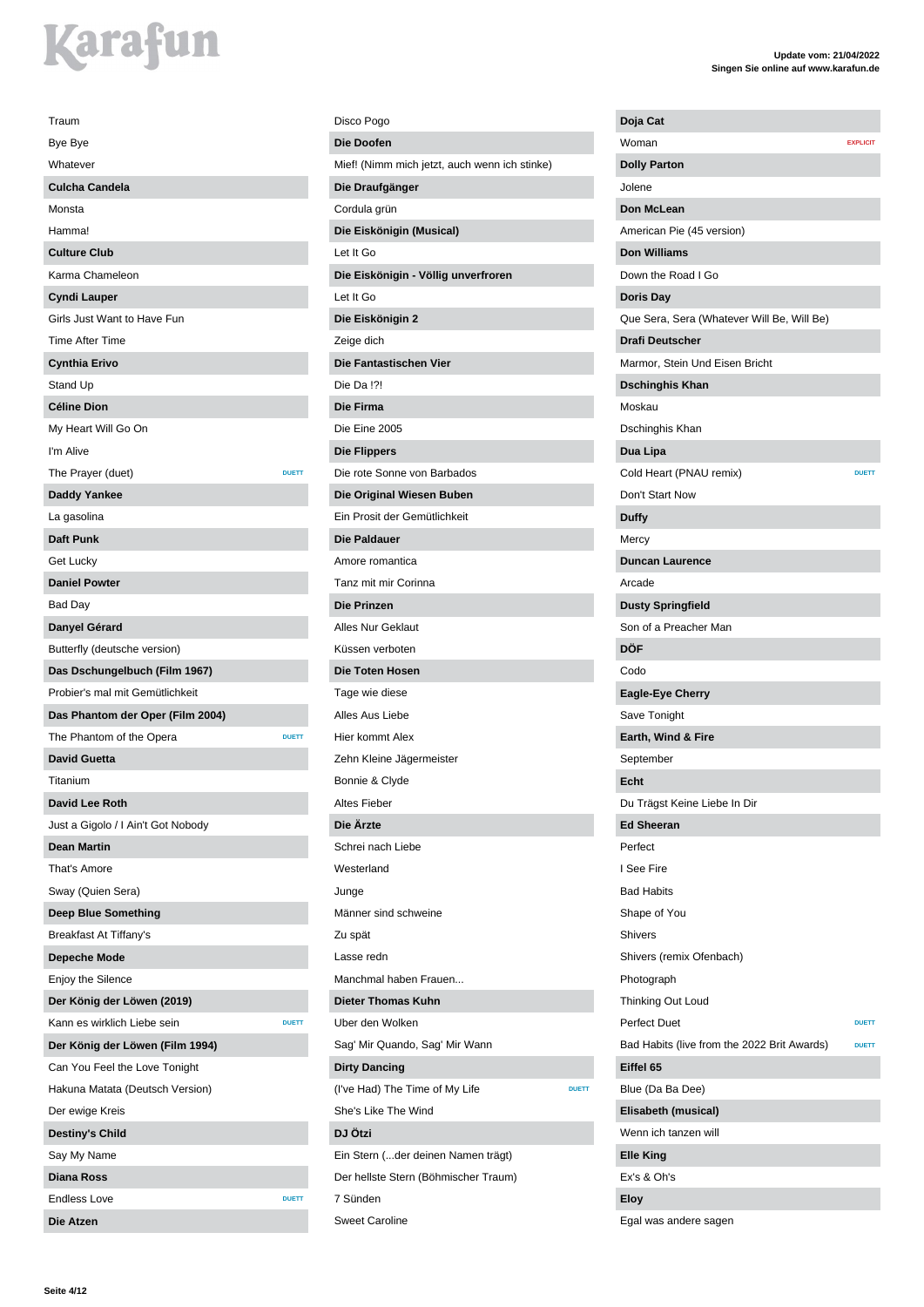| <b>Elton John</b>                                                       |                       |
|-------------------------------------------------------------------------|-----------------------|
| Your Song                                                               |                       |
| Don't Let the Sun Go Down On Me (duet)                                  | <b>DUETT</b>          |
| Circle of Life                                                          |                       |
| Don't Go Breaking My Heart                                              | <b>DUETT</b>          |
| I'm Still Standing<br>Rocket Man (I Think It's Going to Be a Long, Long |                       |
| Candle in the Wind                                                      |                       |
| Candle in the Wind 1997                                                 |                       |
| <b>Elvis Presley</b>                                                    |                       |
| Can't Help Falling in Love                                              | <b>EXPLICIT</b>       |
| In The Ghetto                                                           |                       |
| Love Me Tender                                                          |                       |
| <b>Blue Suede Shoes</b>                                                 |                       |
| Jailhouse Rock                                                          |                       |
| (You're the) Devil in Disguise                                          |                       |
| Always on My Mind                                                       |                       |
| It's Now or Never                                                       |                       |
| <b>Suspicious Minds</b>                                                 |                       |
| (Let Me Be Your) Teddy Bear                                             |                       |
| Green, Green Grass of Home                                              |                       |
| Kiss Me Quick                                                           |                       |
| <b>Return to Sender</b>                                                 |                       |
| Emeli Sandé                                                             |                       |
| Read All About It (Pt. III)                                             |                       |
| <b>Eminem</b>                                                           |                       |
| Lose Yourself                                                           |                       |
| Love The Way You Lie                                                    | <b>EXPLICIT DUETT</b> |
| <b>Without Me</b>                                                       | <b>EXPLICIT</b>       |
| The Real Slim Shady                                                     | <b>EXPLICIT</b>       |
| <b>Encanto</b>                                                          |                       |
| We Don't Talk About Bruno                                               | <b>DUETT</b>          |
| <b>Surface Pressure</b>                                                 |                       |
| <b>Engelbert Humperdinck</b>                                            |                       |
| Release Me                                                              |                       |
| <b>Enrique Iglesias</b>                                                 |                       |
| Hero                                                                    |                       |
| <b>Eric Clapton</b>                                                     |                       |
| Tears in Heaven                                                         |                       |
| <b>Wonderful Tonight</b>                                                |                       |
| Layla                                                                   |                       |
| Cocaine                                                                 |                       |
| Lay Down Sally                                                          |                       |
| <b>Eros Ramazzotti</b>                                                  |                       |
| Se bastasse una canzone                                                 |                       |
| I Belong To You (Il Ritmo Della Passione)                               | <b>DUETT</b>          |
| Cose della vita (Can't Stop Thinking of You)                            | <b>DUETT</b>          |
| Più bella cosa                                                          |                       |
| <b>Europe</b>                                                           |                       |
| The Final Countdown                                                     |                       |
| <b>Eurythmics</b>                                                       |                       |
|                                                                         |                       |

| Sweet Dreams (Are Made of This) (long version) |                 |
|------------------------------------------------|-----------------|
| <b>Evanescence</b>                             |                 |
| Bring Me to Life                               | <b>DUETT</b>    |
| My Immortal                                    |                 |
| <b>Extreme</b>                                 |                 |
| More Than Words                                |                 |
| F. R. David                                    |                 |
| Words                                          |                 |
| <b>Falco</b>                                   |                 |
| Der Kommissar                                  |                 |
| Jeanny                                         |                 |
| Rock Me Amadeus                                |                 |
| Fantasy                                        |                 |
| Wovon träumst Du denn                          |                 |
| Ich brauch mehr von dir                        |                 |
| Ein weisses Boot                               |                 |
| <b>Farruko</b>                                 |                 |
| Pepas                                          | <b>EXPLICIT</b> |
| <b>Fettes Brot</b>                             |                 |
| Emanuela                                       |                 |
| <b>Flo Rida</b>                                |                 |
| Low                                            |                 |
| <b>Fool's Garden</b>                           |                 |
| Lemon Tree                                     |                 |
| Footloose (1984 film)                          |                 |
| Holding Out for a Hero                         |                 |
| Footloose                                      |                 |
| Foreigner                                      |                 |
| I Want To Know What Love Is                    |                 |
| <b>Frank Schindel</b>                          |                 |
| Leb deinen Traum                               |                 |
| <b>Frank Sinatra</b>                           |                 |
| My Way                                         |                 |
| New York, New York                             |                 |
| Fly Me to the Moon                             |                 |
| Somethin' Stupid                               | <b>DUETT</b>    |
| Strangers in the Night                         |                 |
| That's Life                                    |                 |
| <b>Frankie Goes to Hollywood</b>               |                 |
| The Power of Love                              |                 |
| <b>Freddy Quinn</b>                            |                 |
| Seemann, deine Heimat ist das Meer             |                 |
| Junge, Komm Bald Wieder                        |                 |
| Die gitarre und das meer                       |                 |
| Heimweh (Dort wo die Blumen blüh'n)            |                 |
| <b>Freya Ridings</b>                           |                 |
| Lost Without You                               |                 |
| <b>Fury In The Slaughterhouse</b>              |                 |
| Time To Wonder                                 |                 |
| Gala                                           |                 |
| <b>Freed from Desire</b>                       |                 |

#### **Update vom: 21/04/2022 Singen Sie online auf www.karafun.de**

| <b>Garth Brooks</b>                                  |
|------------------------------------------------------|
| If Tomorrow Never Comes                              |
| Gayle                                                |
| Abcdefu<br><b>EXPLICIT</b>                           |
| Abcdefu (angrier)<br><b>EXPLICIT</b>                 |
| Geburtstagslieder                                    |
| Happy Birthday                                       |
| Geier Sturzflug                                      |
| Bruttosozialprodukt                                  |
| <b>Genesis</b>                                       |
| No Son of Mine                                       |
| George Ezra                                          |
| <b>Budapest</b>                                      |
| Anyone for You                                       |
| George Michael                                       |
| Careless Whisper                                     |
| Faith                                                |
|                                                      |
| <b>Gerhard Wendland</b>                              |
| Tanze mit mir in den Morgen (Mitternachtstango)      |
| <b>Gerry &amp; The Pacemakers</b>                    |
| You'll Never Walk Alone                              |
| Ginuwine                                             |
| Pony                                                 |
| <b>Gitte Hænning</b>                                 |
| Ich Will 'Nen Cowboy Als Mann                        |
| Glasperlenspiel                                      |
| Geiles Leben                                         |
| <b>Glass Animals</b>                                 |
| <b>Heat Waves</b>                                    |
| Gloria Gaynor                                        |
| I Will Survive                                       |
| <b>Gnarls Barkley</b>                                |
| Crazy                                                |
| Goo Goo Dolls                                        |
| Iris                                                 |
| Gorillaz                                             |
| Feel Good Inc.                                       |
| Gotthard                                             |
| Heaven                                               |
| Gotye                                                |
| Somebody That I Used to Know<br><b>DUETT</b>         |
| Grease (film)                                        |
| You're the One That I Want<br><b>DUETT</b>           |
| The Grease Mega-Mix<br><b>EXPLICIT</b>               |
| <b>Green Day</b>                                     |
| <b>Boulevard of Broken Dreams</b><br><b>EXPLICIT</b> |
| <b>Basket Case</b>                                   |
| Wake Me Up When September Ends                       |
| 21 Guns                                              |
| <b>Guns N' Roses</b>                                 |

Knockin' on Heaven's Door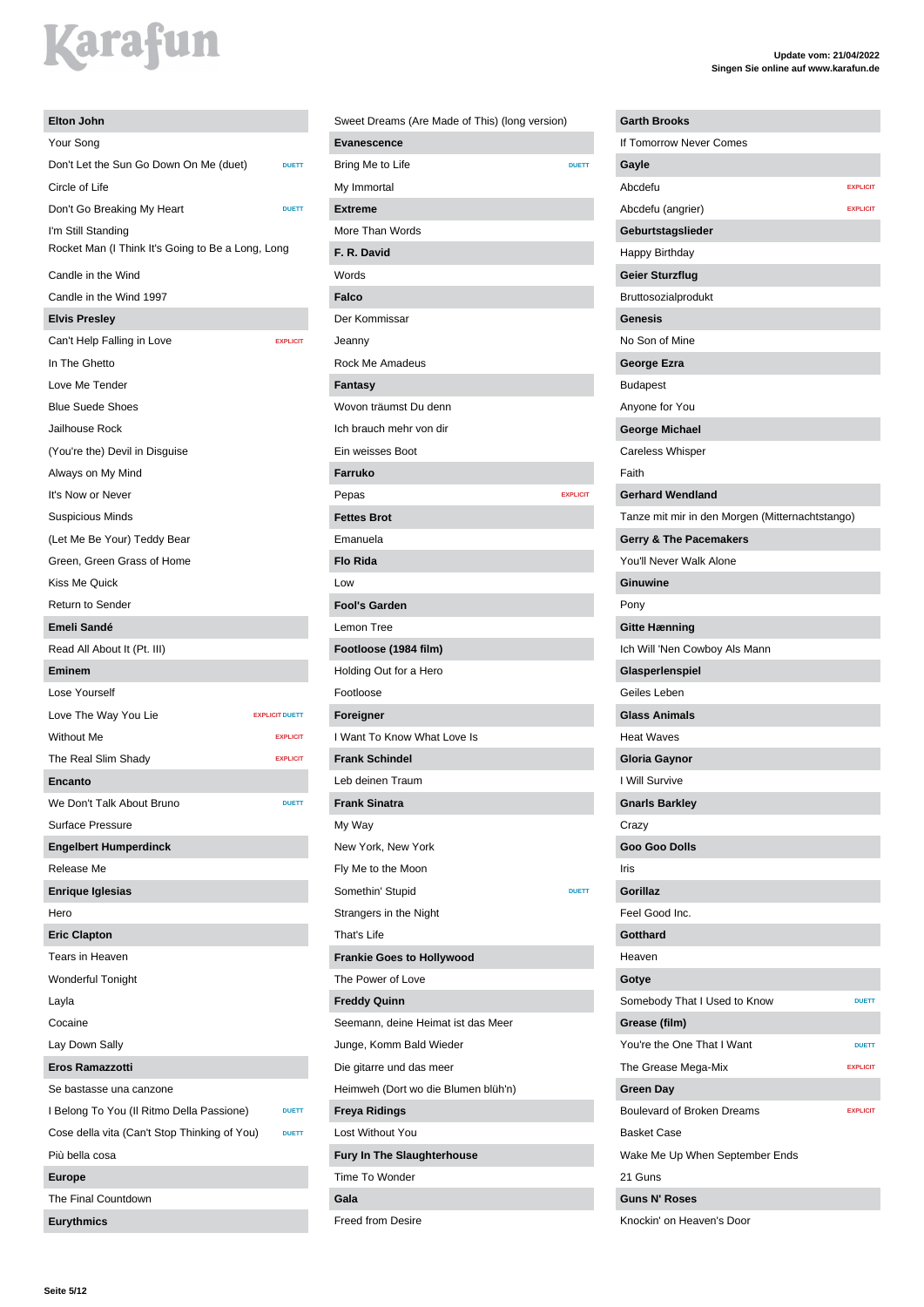| Sweet Child o' Mine                        |              |
|--------------------------------------------|--------------|
| <b>Gus Backus</b>                          |              |
| Rote Lippen soll man küssen                |              |
| Haddaway                                   |              |
| What Is Love                               |              |
| <b>Hannah Montana</b>                      |              |
| The Climb                                  |              |
| <b>Hans Albers</b>                         |              |
| Auf der Reeperbahn nachts um halb eins     |              |
| <b>Harry Styles</b>                        |              |
| Watermelon Sugar                           |              |
| Sign of the Times                          |              |
| <b>Haus des Geldes</b>                     |              |
| <b>Bella Ciao</b>                          |              |
| <b>Heinz Rudolf Kunze</b>                  |              |
| Dein Ist Mein Ganzes Herz                  |              |
| <b>Helene Fischer</b>                      |              |
| Atemlos durch die Nacht                    |              |
| Ich will immer wieder dieses Fieber spür'n |              |
| Achterbahn                                 |              |
| Herzbeben                                  |              |
| Null auf 100                               |              |
| Luftballon                                 |              |
| <b>Henry Valentino And Uschi</b>           |              |
| Im Wagen Vor Mir                           | <b>DUETT</b> |
| Herbert Grönemeyer                         |              |
| Männer                                     |              |
| Der Weg                                    |              |
| Bochum                                     |              |
| Was Soll Das                               |              |
| Alkohol                                    |              |
| Mensch                                     |              |
| Halt mich                                  |              |
| <b>Hermes House Band</b>                   |              |
| <b>Country Roads</b>                       |              |
| <b>High School Musical</b>                 |              |
| <b>Breaking Free</b>                       | <b>DUETT</b> |
| <b>Start of Something New</b>              | <b>DUETT</b> |
| <b>High School Musical 2</b>               |              |
| Gotta Go My Own Way                        | <b>DUETT</b> |
| <b>Hildegard Knef</b>                      |              |
| Für Mich Soll's Rote Rosen Regnen          |              |
| Hoffmann & Hoffmann                        |              |
| Himbeereis Zum Frühstück                   | <b>DUETT</b> |
| Hoobastank                                 |              |
| The Reason                                 |              |
| <b>Howard Carpendale</b>                   |              |
| Hello Again                                |              |
|                                            |              |
| Ti Amo                                     |              |
| Nachts, wenn alles schläft                 |              |

Tür An Tür Mit Alice ... Dann geh doch Deine spuren im sand **Hozier** Take Me to Church **Hubert Kah** Sternenhimmel **Höhner** Viva Colonia **I Santo California Tornerò Ibo** Ibiza **Ich War Noch Niemals In New York** Ich war noch niemals in New York **Imagine Dragons** Radioactive Believer Demons **Ingo ohne Flamingo** Saufen, Morgens, Mittags, Abends **Irene Cara** Flashdance...What A Feeling **Israel Kamakawiwo'ole** Over the Rainbow / What a Wonderful World **James Arthur** Impossible **James Blunt** Goodbye My Lover **James Morrison Broken Strings DUET DUET Jamie Cullum** What a Difference a Day Made **Janis Joplin** Me and Bobby McGee **Jason Mraz Lucky DUETT** I'm Yours I Won't Give Up **Jay-Z Empire State of Mind DUETT Jermaine Jackson** When the Rain Begins to Fall **DUETT Jessie J** Price Tag **Joachim Witt** Der Goldener Reiter **Joan Jett** I Hate Myself For Loving You I Love Rock 'N Roll **Joe Cocker**

| Unchain My Heart                                                                 |              |
|----------------------------------------------------------------------------------|--------------|
| Up Where We Belong                                                               | <b>DUETT</b> |
| You Are So Beautiful                                                             |              |
| You Can Leave Your Hat On                                                        |              |
| <b>Joel Brandenstein</b>                                                         |              |
| Keine ist wie du                                                                 | <b>DUETT</b> |
| John Denver                                                                      |              |
| Take Me Home, Country Roads                                                      |              |
| John Legend                                                                      |              |
| All of Me                                                                        |              |
| John Lennon                                                                      |              |
| Imagine                                                                          |              |
| John Paul Young                                                                  |              |
| Love Is in the Air                                                               |              |
| <b>John Prine</b>                                                                |              |
| In Spite of Ourselves                                                            | <b>DUETT</b> |
| <b>Johnny Cash</b>                                                               |              |
| Ring of Fire                                                                     |              |
| Hurt                                                                             |              |
| <b>Folsom Prison Blues</b>                                                       |              |
| Jackson                                                                          | <b>DUETT</b> |
| I Walk the Line                                                                  |              |
| <b>Jonathan Zelter</b>                                                           |              |
| Ein Teil von meinem Herzen                                                       |              |
| Joris                                                                            |              |
| Herz über Kopf                                                                   |              |
| <b>Josh Colow</b>                                                                |              |
| Cordula Grün                                                                     |              |
| Josh Groban                                                                      |              |
| You Raise Me Up                                                                  |              |
| <b>Josh Turner</b>                                                               |              |
| Your Man                                                                         |              |
| Josh.                                                                            |              |
| Expresso & Tschianti                                                             |              |
| Journey                                                                          |              |
| Don't Stop Believin'                                                             |              |
| Juanes                                                                           |              |
|                                                                                  |              |
| La camisa negra                                                                  |              |
| JuJu<br>Vermissen                                                                |              |
|                                                                                  | <b>DUETT</b> |
| Juli                                                                             |              |
| Perfekte Welle                                                                   |              |
| Geile Zeit                                                                       |              |
| <b>Juliane Werding</b>                                                           |              |
| Am Tag, als Conny Kramer starb<br>Wenn du denkst du denkst dann denkst du nur du |              |
| Stimmen Im Wind                                                                  |              |
| Das Würfelspiel                                                                  |              |
| <b>Justin Bieber</b>                                                             |              |
| Baby                                                                             |              |
| Love Yourself                                                                    |              |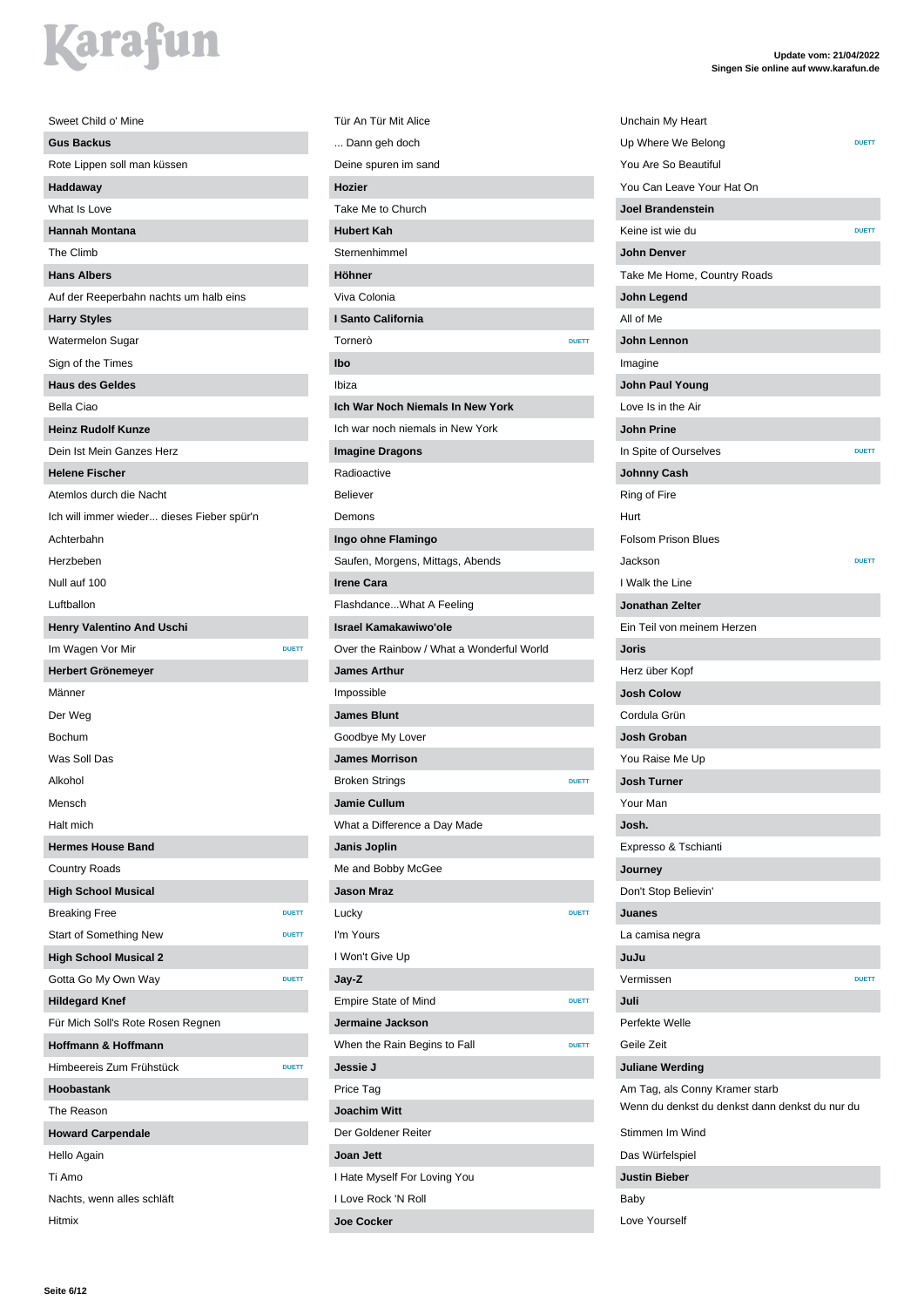| Boyfriend                               |                 |
|-----------------------------------------|-----------------|
| <b>Justin Timberlake</b>                |                 |
| Cry Me a River                          |                 |
| Jürgen Drews                            |                 |
| Ein Bett Im Kornfeld                    |                 |
| Ich bau Dir ein Schloss                 |                 |
| Jürgen Marcus                           |                 |
| Eine neue Liebe ist wie ein neues Leben |                 |
| <b>Karel Gott</b>                       |                 |
| Die Biene Maja                          |                 |
| Fang das Licht                          | <b>DUETT</b>    |
| <b>Babicka</b>                          |                 |
| Kastelruther Spatzen                    |                 |
| Eine weiße Rose                         |                 |
| <b>Katrina And The Waves</b>            |                 |
| Walking On Sunshine                     |                 |
| <b>Katy Perry</b>                       |                 |
| I Kissed a Girl                         | <b>EXPLICIT</b> |
| Hot N Cold                              | <b>EXPLICIT</b> |
| Firework                                |                 |
| Keane                                   |                 |
| Somewhere Only We Know                  |                 |
| Keimzeit                                |                 |
| Kling Klang                             |                 |
| <b>Kelly Clarkson</b>                   |                 |
| Because of You                          |                 |
| Since U Been Gone                       |                 |
| <b>Kenny Rogers</b>                     |                 |
| Lucille                                 |                 |
| The Gambler                             |                 |
| <b>Kerstin Ott</b>                      |                 |
| Regenbogenfarben                        |                 |
| Regenbogenfarben (With Helene Fischer)  | <b>DUETT</b>    |
| Wegen Dir (Nachts wenn alles schläft)   |                 |
| Kesha                                   |                 |
| <b>TiK ToK</b>                          |                 |
| <b>Khaled</b>                           |                 |
| Aïcha                                   |                 |
| <b>Kid Rock</b>                         |                 |
| All Summer Long                         |                 |
| Picture                                 | <b>DUETT</b>    |
| <b>Kings of Leon</b>                    |                 |
| Sex on Fire                             | <b>EXPLICIT</b> |
| Use Somebody                            |                 |
| <b>Kiss</b>                             |                 |
| I Was Made For Lovin' You               |                 |
| <b>Klaus &amp; Klaus</b>                |                 |
| An Der Nordseeküste                     |                 |
| <b>Klaus Lage Band</b>                  |                 |
| 1001 Nacht                              |                 |
| KLUBBB3                                 |                 |

| Du schaffst das schon                 |
|---------------------------------------|
| <b>Kraftklub</b>                      |
| Songs für Liam                        |
| <b>Kylie Minogue</b>                  |
| Only You<br><b>DUETT</b>              |
| Labrinth                              |
| Jealous                               |
| Lady Gaga                             |
| <b>Bad Romance</b><br><b>EXPLICIT</b> |
| Poker Face                            |
| Born This Way                         |
| <b>Lauren Daigle</b>                  |
| You Say                               |
| Lea                                   |
| Wenn Du mich lässt                    |
| Elefant                               |
| Treppenhaus                           |
| Leiser                                |
| <b>League of Legends</b>              |
| Enemy<br><b>DUETT</b>                 |
| <b>LeAnn Rimes</b>                    |
| Can't Fight the Moonlight             |
| Leona Lewis                           |
| Run                                   |
| <b>Leonard Cohen</b>                  |
| Hallelujah                            |
| Leony                                 |
| Remedy                                |
| <b>Lewis Capaldi</b>                  |
| Someone You Loved                     |
| <b>Bruises</b>                        |
| <b>Limp Bizkit</b>                    |
| <b>Behind Blue Eyes</b>               |
| <b>Lionel Richie</b>                  |
| Hello                                 |
| Stuck On You                          |
| Liquido                               |
| Narcotic                              |
| Lisa (Lalisa Manobal, ??)             |
| Money<br><b>EXPLICIT</b>              |
| Lisa Lois                             |
| Hallelujah (acoustic)                 |
| <b>Lisa McHugh</b>                    |
| On the Road Again                     |
| Lorenz Büffel                         |
| Johnny Däpp                           |
| Los Del Rio                           |
| Macarena                              |
| Los Lobos                             |
| La Bamba                              |
| Lou Bega                              |
|                                       |

**Update vom: 21/04/2022 Singen Sie online auf www.karafun.de** Mambo No. 5 **Louis Armstrong** What a Wonderful World **Lucilectric** Mädchen **Luis Fonsi Despacito Lukas Graham Lynn Anderson** Rose Garden **Lynyrd Skynyrd** Sweet Home Alabama Simple Man **Macklemore & Ryan Lewis** Can't Hold Us **EXPLICIT Madonna** Like a Virgin **Maite Kelly** Einfach Hello! **Manuela** Schuld war nur der Bossa Nova **Marc Cohn** Walking In Memphis **Marco Calliari** Bella ciao **Mariah Carey Marianne Rosenberg** Er gehört zu mir Let Me Love You **Marius Müller-Westernhagen** Willenlos

7 Years

Hero

**Mario**

Freiheit Sexy

Johnny Walker Wieder hier Mit 18

Weil Ich Dich Liebe Laß uns leben **Mark Forster** Chöre

Übermorgen

**Markus Becker**

Das rote pferd **Maroon 5**

194 Länder (Single Version)

Drei Uhr nachts **DUETT** 

Au revoir **DUETT** 

Bierkapitän **DUETT** 

**Seite 7/12**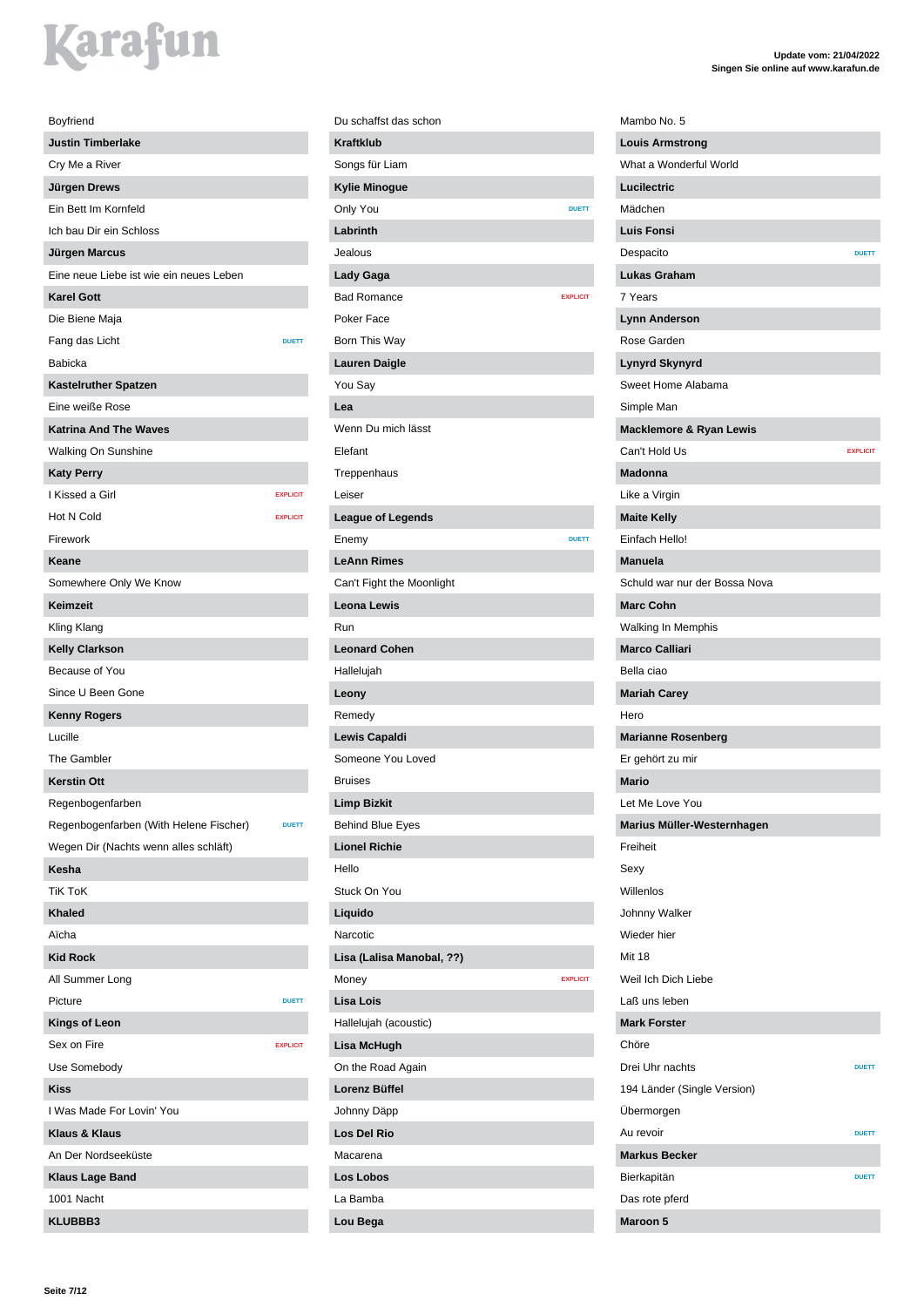| This Love                                      |                 |
|------------------------------------------------|-----------------|
| Marteria                                       |                 |
| Lila Wolken                                    |                 |
| <b>Marvin Gaye</b>                             |                 |
| Ain't No Mountain High Enough                  | <b>DUETT</b>    |
| <b>Mash</b>                                    |                 |
| Ewigi Liäbi                                    |                 |
| <b>Masked Wolf</b>                             |                 |
| Astronaut in the Ocean                         |                 |
| <b>Matthias Reim</b>                           |                 |
| Verdammt, Ich Lieb' Dich                       |                 |
| Idiot (Version 2011)                           | <b>DUETT</b>    |
| <b>Blaulicht</b>                               |                 |
| <b>Max Giesinger</b>                           |                 |
| 80 Millionen                                   |                 |
| <b>Meat Loaf</b>                               |                 |
| I'd Do Anything for Love (But I Won't Do That) | <b>DUETT</b>    |
| <b>Meghan Trainor</b>                          |                 |
| Dear Future Husband                            |                 |
| <b>Melissa Etheridge</b>                       |                 |
| Like The Way I Do                              |                 |
| Melissa Naschenweng                            |                 |
| I steh auf Bergbauernbuam                      |                 |
| <b>Meredith Brooks</b>                         |                 |
| <b>Bitch</b>                                   |                 |
|                                                |                 |
| <b>Metallica</b>                               |                 |
| <b>Nothing Else Matters</b>                    | <b>EXPLICIT</b> |
| Whiskey in the Jar                             |                 |
| Enter Sandman                                  |                 |
| The Unforgiven                                 |                 |
| <b>Michael Andrews</b>                         |                 |
| Mad World                                      |                 |
| Michael Bublé                                  |                 |
| Feeling Good                                   |                 |
| Something Stupid                               | <b>DUETT</b>    |
|                                                |                 |
| Sway                                           |                 |
| <b>Michael Holm</b>                            |                 |
| Mendocino                                      |                 |
| Tränen Lügen Nicht                             |                 |
| Lucille                                        |                 |
| <b>Michael Jackson</b>                         |                 |
| <b>Billie Jean</b>                             |                 |
| Beat It                                        |                 |
| Man in the Mirror                              |                 |
| Earth Song                                     |                 |
| <b>Michael Patrick Kelly</b>                   |                 |
| <b>Blurry Eyes</b>                             |                 |
| <b>Michael Wendler</b>                         |                 |
| Egal                                           |                 |

Ai se eu te pego

| <b>Michelle</b>                               |                 |
|-----------------------------------------------|-----------------|
| Nicht verdient                                | <b>DUETT</b>    |
| <b>Mickie Krause</b>                          |                 |
| Schatzi schenk mir ein Foto                   |                 |
| Geh mal Bier hol'n                            |                 |
| <b>Miley Cyrus</b>                            |                 |
| Party in the U.S.A.                           |                 |
| <b>Wrecking Ball</b>                          |                 |
| Jolene                                        |                 |
| <b>Mina</b>                                   |                 |
| Heisser Sand                                  |                 |
| <b>Modern Talking</b>                         |                 |
| You're My Heart, You're My Soul               |                 |
| Cheri, Cheri Lady                             |                 |
| Moulin Rouge! (2001 Film)                     |                 |
| Lady Marmalade                                |                 |
| Mozart! (musical)                             |                 |
| Gold von den Sternen                          |                 |
| Mr. Big                                       |                 |
| To Be With You                                |                 |
| Mr. President                                 |                 |
| Coco Jambo                                    |                 |
| <b>Mulan</b>                                  |                 |
| I'll Make a Man Out of You                    |                 |
| Måneskin                                      |                 |
| Beggin'                                       |                 |
|                                               |                 |
|                                               | <b>EXPLICIT</b> |
| I Wanna Be Your Slave                         |                 |
| Münchener Freiheit                            |                 |
| Ohne Dich (schlaf' ich heut' nacht nicht ein) |                 |
| <b>Namika</b>                                 |                 |
| Je ne parle pas français                      |                 |
| Lieblingsmensch                               |                 |
| <b>Nancy Sinatra</b>                          |                 |
| These Boots Are Made for Walkin'              |                 |
| Summer Wine                                   | <b>DUETT</b>    |
| <b>Nat King Cole</b>                          |                 |
| $L-O-V-E$                                     |                 |
| Natalie Imbruglia                             |                 |
| Torn                                          |                 |
| Natasha Bedingfield                           |                 |
| Unwritten                                     |                 |
| <b>Nathan Evans</b>                           |                 |
| Wellerman                                     |                 |
| Wellerman (with Santiano)                     | <b>DUETT</b>    |
| <b>Neil Diamond</b>                           |                 |
| <b>Sweet Caroline</b>                         |                 |
| I Am I Said                                   |                 |
| <b>Beautiful Noise</b>                        |                 |
| Song Sung Blue                                |                 |

99 Luftballons

| Irgendwie, Irgendwo, Irgendwann      |                 |
|--------------------------------------|-----------------|
| Leuchtturm                           |                 |
| Wunder gescheh'n                     |                 |
| <b>Nick Cave</b>                     |                 |
| Where the Wild Roses Grow            | <b>DUETT</b>    |
| <b>Nickelback</b>                    |                 |
| How You Remind Me                    |                 |
| Nicki Minaj                          |                 |
| Super Bass                           | <b>EXPLICIT</b> |
| <b>Nicole</b>                        |                 |
| Ein Bisschen Frieden                 |                 |
| <b>Nightwish</b>                     |                 |
| Sleeping Sun                         |                 |
| Nik P.                               |                 |
| Geboren um dich zu lieben            |                 |
| <b>Braungebrannte Haut</b>           |                 |
| <b>Nilsen Brothers</b>               |                 |
| Aber dich gibt's nur einmal für mich |                 |
| Nina Hagen                           |                 |
| Du hast den Farbfilm vergessen       |                 |
| Nino De Angelo                       |                 |
| Jenseits Von Eden                    |                 |
| Gesegnet und verflucht               |                 |
| <b>Nirvana</b>                       |                 |
| Smells Like Teen Spirit              |                 |
| Come As You Are                      |                 |
| <b>No Angels</b>                     |                 |
| Daylight in Your Eyes                |                 |
| <b>No Doubt</b>                      |                 |
| Don't Speak                          |                 |
| <b>Nockalm Quintett</b>              |                 |
|                                      |                 |
|                                      |                 |
| Zieh dich an und geh                 |                 |
| <b>Norah Jones</b>                   |                 |
| Don't Know Why                       |                 |
| <b>NSYNC</b>                         |                 |
| Tearin' Up My Heart                  |                 |
| O-Zone                               |                 |
| Dragostea din tei                    |                 |
| Oasis                                |                 |
| Wonderwall                           |                 |
| Of Monsters And Men                  |                 |
| <b>Little Talks</b>                  | <b>DUETT</b>    |
| <b>Olaf Henning</b>                  |                 |
| Cowboy Und Indianer                  |                 |
| Oli P.                               |                 |
| Flugzeuge Im Bauch                   |                 |
| Olivia Rodrigo                       |                 |
| Good 4 U                             | <b>EXPLICIT</b> |
| <b>Drivers License</b>               | <b>EXPLICIT</b> |
| <b>One Direction</b>                 |                 |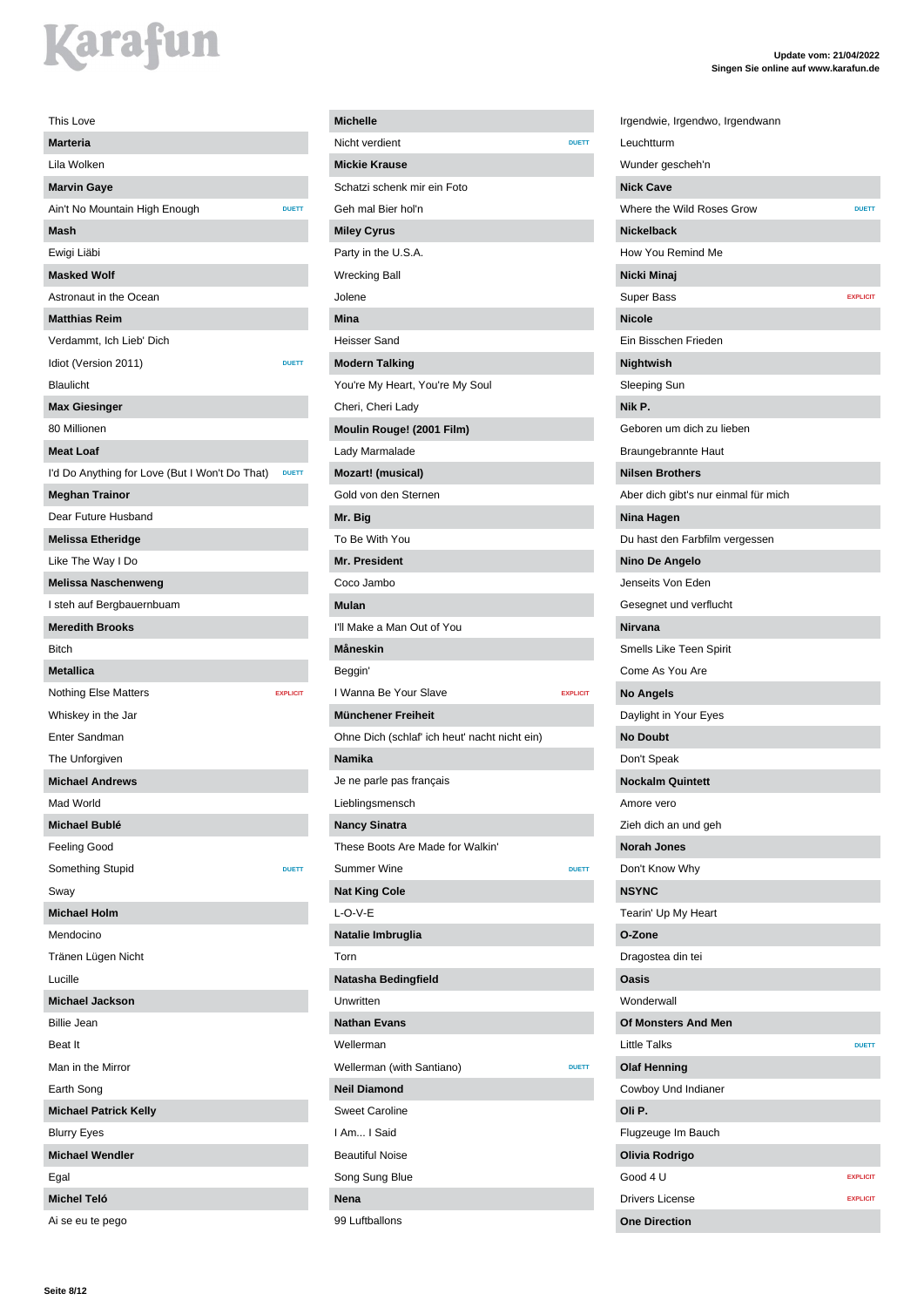| What Makes You Beautiful                                     |
|--------------------------------------------------------------|
| <b>OneRepublic</b>                                           |
| <b>Counting Stars</b>                                        |
| <b>Opus</b>                                                  |
| Live Is Life                                                 |
| <b>Otis Redding</b>                                          |
| (Sittin' on) The Dock of the Bay                             |
| <b>OutKast</b>                                               |
| Hey Ya!<br><b>EXPLICIT</b>                                   |
| <b>Owl City</b>                                              |
| <b>Fireflies</b>                                             |
| Ozzy Osbourne                                                |
| Dreamer                                                      |
| Papa Roach                                                   |
| <b>Last Resort</b><br><b>EXPLICIT</b>                        |
| Passenger                                                    |
| Let Her Go                                                   |
| <b>Paveier</b>                                               |
| Leev Marie                                                   |
| <b>Pentatonix</b>                                            |
| Hallelujah                                                   |
| <b>Peter Alexander</b>                                       |
| Die kleine Kneipe                                            |
| <b>Peter Cornelius</b>                                       |
| Du Entschuldige I Kenn' Di                                   |
| <b>Peter Fox</b>                                             |
| Alles Neu                                                    |
| Haus Am See                                                  |
| Schwarz zu Blau                                              |
| Schüttel deinen speck<br><b>EXPLICIT</b>                     |
| <b>Peter Kent</b>                                            |
| It's a Real Good Feeling                                     |
| <b>Peter Maffay</b>                                          |
| Uber Sieben Brücken Musst Du Gehn                            |
| Ich wollte nie erwachsen sein (Nessajas Lied)                |
| So bist du                                                   |
| Und es war Sommer                                            |
| Du                                                           |
| Ich wollte nie erwachsen sein (Nessaja) Duet<br><b>DUETT</b> |
| Sonne in der Nacht                                           |
| Eiszeit                                                      |
| <b>Peter Schilling</b>                                       |
| Major Tom (Völlig Losgelöst)                                 |
| <b>Peter Wackel</b>                                          |
| Joana                                                        |
| Die Nacht von Freitag auf Montag                             |
| Schwarze Natascha                                            |
| <b>Pharrell Williams</b>                                     |
| Happy                                                        |
| <b>Phil Collins</b>                                          |
| Against All Odds (Take a Look at Me Now)                     |
|                                                              |

**Philipp Poisel** Wie soll ein Mensch das ertragen Ich will nur **Pink** Just Give Me a Reason **DUETT** Dear Mr. President **Cover Me in Sunshine DUET Pippi Longstocking** Hey, Pippi Langstrumpf **Pitch Perfect** Cups (You're Gonna Miss Me When I'm Gone) **Plain White T's** Hey There Delilah **Pocahontas (Film 1995)** Das Farbenspiel des Winds **PSY (??)** Gangnam Style (?? ???) **Puhdys** Alt wie ein Baum **Pur** Party Mix 1 Abenteuerland **Queen** Bohemian Rhapsody Don't Stop Me Now I Want to Break Free We Will Rock You Crazy Little Thing Called Love We Are The Champions Under Pressure **DUETT** Love of My Life The Show Must Go On Somebody to Love Radio Ga Ga **R.E.M.** Losing My Religion Everybody Hurts **Radiohead Creep** EXPLICIT Creep (acoustic) **Rag'n'Bone Man** Human **Rage Against the Machine Killing in the Name Rainhard Fendrich** Weus'd a herz hast wie a bergwerk I Am From Austria Macho Macho Strada del Sole

**Ralph McTell**

In the Air Tonight

| Streets of London               |                 |
|---------------------------------|-----------------|
| Rammstein                       |                 |
| Zeit                            |                 |
| <b>Ramon Roselly</b>            |                 |
| Eine Nacht                      |                 |
| Rapunzel                        |                 |
| Endlich sehe ich das Licht      | <b>DUETT</b>    |
| <b>Ray Charles</b>              |                 |
| Hit the Road Jack               |                 |
| Reamonn                         |                 |
| Supergirl                       |                 |
| <b>Red Hot Chili Peppers</b>    |                 |
| Californication                 |                 |
| Otherside                       |                 |
| Under the Bridge                |                 |
| Can't Stop                      |                 |
| Snow (Hey Oh)                   |                 |
| Rednex                          |                 |
| Cotton Eye Joe                  |                 |
| Wish You Were Here              |                 |
| <b>Reinhard Mey</b>             |                 |
| Uber den Wolken                 |                 |
| Gute Nacht, Freunde             |                 |
| <b>Revolverheld</b>             |                 |
| Halt dich an mir fest           | <b>DUETT</b>    |
| <b>Rick Astley</b>              |                 |
|                                 |                 |
| Never Gonna Give You Up         |                 |
| Rihanna                         |                 |
| Umbrella                        |                 |
| Diamonds                        |                 |
| S&M                             | <b>EXPLICIT</b> |
| Take a Bov                      |                 |
| Love on the Brain               | <b>EXPLICIT</b> |
| <b>Rio Reiser</b>               |                 |
| Für immer und Dich              |                 |
| <b>Robbie Williams</b>          |                 |
| Angels                          |                 |
| Somethin' Stupid                | <b>DUETT</b>    |
| Feel                            |                 |
| Let Me Entertain You            |                 |
| <b>Roberta Flack</b>            |                 |
| Killing Me Softly With His Song |                 |
| <b>Rod Stewart</b>              |                 |
| Sailing                         |                 |
| <b>Roger Cicero</b>             |                 |
| Zieh die Schuh aus              |                 |
| <b>Roger Whittaker</b>          |                 |
| Albany (Deutsch version)        |                 |
| <b>Roland Kaiser</b>            |                 |
| Warum hast du nicht nein gesagt | <b>DUETT</b>    |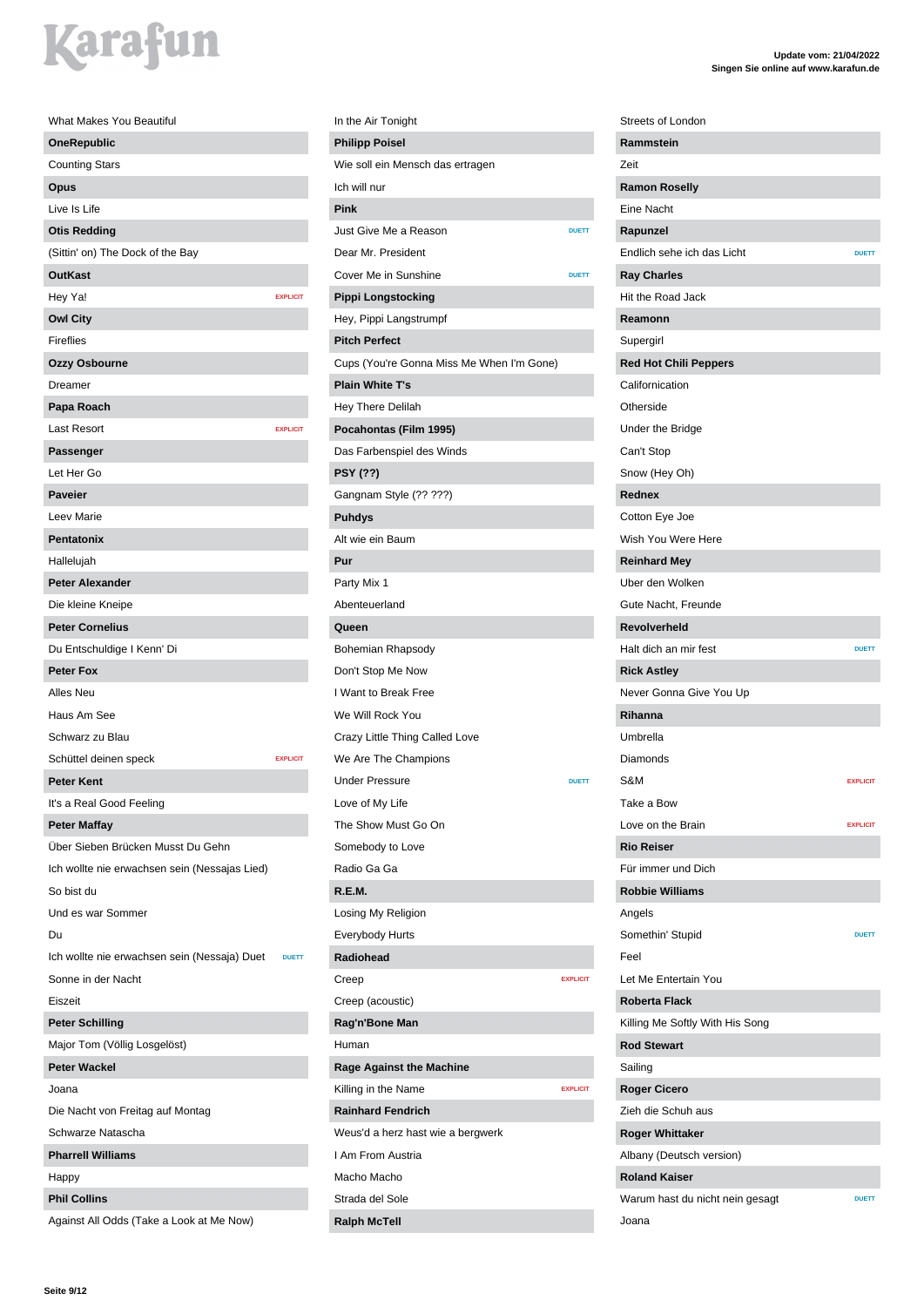| Santa Maria                                     |              | Seer                          |
|-------------------------------------------------|--------------|-------------------------------|
| Extreme                                         |              | Wild's Wåsser                 |
| Dich Zu Lieben                                  |              | Seiler Und Spee               |
| Manchmal Möchte Ich Schon Mit Dir               |              | Ham kummst                    |
| Extreme (Stereoact remix)                       |              | Ala bin                       |
| Ich glaub es geht schon wieder los (Neuaufnahme |              | Semino Rossi                  |
| Kein grund zu bleiben                           |              | Was bitte was                 |
| <b>Rolf Zuckowski</b>                           |              | Rot sind die Ros              |
| Stups, der kleine Osterhase                     |              | Shaggy                        |
| <b>Ronan Keating</b>                            |              | It Wasn't Me                  |
| When You Say Nothing at All                     |              | <b>Shakira</b>                |
| Father and Son                                  |              | Hips Don't Lie                |
| If Tomorrow Never Comes                         |              | Waka Waka (Thi                |
| Rosenstolz                                      |              | Whenever, Wher                |
| Ich Bin Ich (Wir Sind Wir)                      |              | Underneath Your               |
| Liebe ist alles                                 |              | <b>Shawn Mendes</b>           |
| Roxette                                         |              | It'll Be OK                   |
| Listen to Your Heart                            |              | Señorita                      |
| <b>Roy Black</b>                                |              | <b>Stitches</b>               |
| Schön ist es. auf der Welt zu sein              | <b>DUETT</b> | There's Nothing               |
| <b>Roy Orbison</b>                              |              | <b>Shirley Bassey</b>         |
| California Blue                                 |              | Big Spender                   |
| <b>Blue Bayou</b>                               |              | Sia                           |
| <b>Rudi Carrell</b>                             |              | Chandelier                    |
| Wann Wird's Mal Wieder Richtig Sommer           |              | Unstoppable                   |
| <b>Rufus Wainwright</b>                         |              | Sido                          |
| Hallelujah                                      |              | Astronaut                     |
| <b>Rupert Holmes</b>                            |              | <b>Tausend Tattoos</b>        |
| Escape (The Piña Colada Song)                   |              | Bilder im Kopf                |
| <b>Sam Smith</b>                                |              | Silbermond                    |
| I'm Not The Only One                            |              |                               |
|                                                 |              | Ja (Piano Versio<br>Symphonie |
| Santiano                                        |              |                               |
| Santiano                                        |              | Das Beste                     |
| <b>Sarah Connor</b>                             |              | <b>Simple Minds</b>           |
| Vincent                                         |              | Don't You (Forge              |
| Wie schön du bist                               |              | <b>Sister Act</b>             |
| Bonnie und Clyde                                | <b>DUETT</b> | Oh Happy Day                  |
| Das leben ist schön                             |              | <b>Siw Malmkvist</b>          |
| Flugzeug aus Papier (Für Emmy)                  |              | Liebeskummer L                |
| Sarah McLachlan                                 |              | Slipknot                      |
| Angel                                           |              | Snuff                         |
| Schürzenjäger                                   |              | <b>Smash Mouth</b>            |
| Sierra Madre                                    |              | All Star                      |
| <b>Scott McKenzie</b>                           |              | <b>Smokie</b>                 |
| San Francisco (Be Sure to Wear Flowers in Your  |              | Living Next Door              |
| <b>SDP</b>                                      |              | <b>Snow Patrol</b>            |
| Ich will nur dass du weißt                      |              | <b>Chasing Cars</b>           |
| Seal                                            |              | <b>Soft Cell</b>              |
| Kiss From a Rose                                |              | <b>Tainted Love</b>           |
| Seeed                                           |              | <b>Spandau Ballet</b>         |
| Augenbling                                      |              | Gold                          |

Augenbling

**Seer** Wild's Wåsser **Seiler Und Speer** Ham kummst Ala bin **Semino Rossi** Was bitte was Rot sind die Rosen **Shaggy** Wasn't Me **Shakira Hips Don't Lie DUETT** Waka Waka (This Time for Africa) Whenever, Wherever Underneath Your Clothes **Shawn Mendes** t'll Be OK Señorita **DUETT** Stitches There's Nothing Holdin' Me Back **Shirley Bassey** Big Spender **Sia** Chandelier **Jnstoppable Sido** Astronaut Tausend Tattoos Bilder im Kopf **Silbermond** Ja (Piano Version) Symphonie Das Beste **Simple Minds** Don't You (Forget About Me) **Sister Act** Oh Happy Day **Siw Malmkvist** Liebeskummer Lohnt Sich Nicht **Slipknot** Snuff **Smash Mouth** All Star **Smokie** Living Next Door To Alice **Snow Patrol** Chasing Cars **Soft Cell Tainted Love** 

| Sparx                                           |
|-------------------------------------------------|
| El de los ojos negros                           |
| <b>Specktakel</b>                               |
| Mama Laudaaa                                    |
| <b>Spice Girls</b>                              |
| Wannabe                                         |
| <b>Spider Murphy Gang</b>                       |
| Skandal im Sperrbezirk                          |
| Schickeria                                      |
| <b>Sportfreunde Stiller</b>                     |
| Ein kompliment                                  |
| <b>Status Quo</b>                               |
| Rockin' All Over the World                      |
| <b>Stephan Remmler</b>                          |
| Vogel Der Nacht                                 |
| <b>Steppenwolf</b>                              |
| Born to Be Wild                                 |
| <b>Stereoact</b>                                |
| Die Immer Lacht                                 |
|                                                 |
| Tausendmal berührt 1000 Mal ist nichts passiert |
| <b>Stevie Wonder</b>                            |
| Happy Birthday                                  |
| I Just Called to Say I Love You                 |
| Sting                                           |
| Englishman in New York                          |
| Fields of Gold                                  |
| <b>Stone Sour</b>                               |
| Wicked Game (acoustic)                          |
| <b>STS</b>                                      |
| Fürstenfeld                                     |
| Irgendwann bleib i dann dort                    |
| Gö, du bleibst heut nacht bei mir               |
| Grossvater                                      |
| <b>Sunrise Avenue</b>                           |
| Fairytale Gone Bad                              |
| <b>Hollywood Hills</b>                          |
| <b>Survivor</b>                                 |
| Eye of the Tiger                                |
| <b>Suzi Quatro</b>                              |
| Stumblin' In<br><b>DUETT</b>                    |
| <b>System of a Down</b>                         |
| Lonely Day                                      |
| <b>Take That</b>                                |
| <b>Back For Good</b>                            |
| <b>Tanz der Vampire</b>                         |
| <b>Totale Finsternis</b><br><b>DUETT</b>        |
| <b>Tarkan</b>                                   |
| ??mar?k (Kiss Kiss)                             |
| Tarzan (Musical)                                |
| Dir gehört mein Herz<br><b>DUETT</b>            |
| <b>Taylor Swift</b>                             |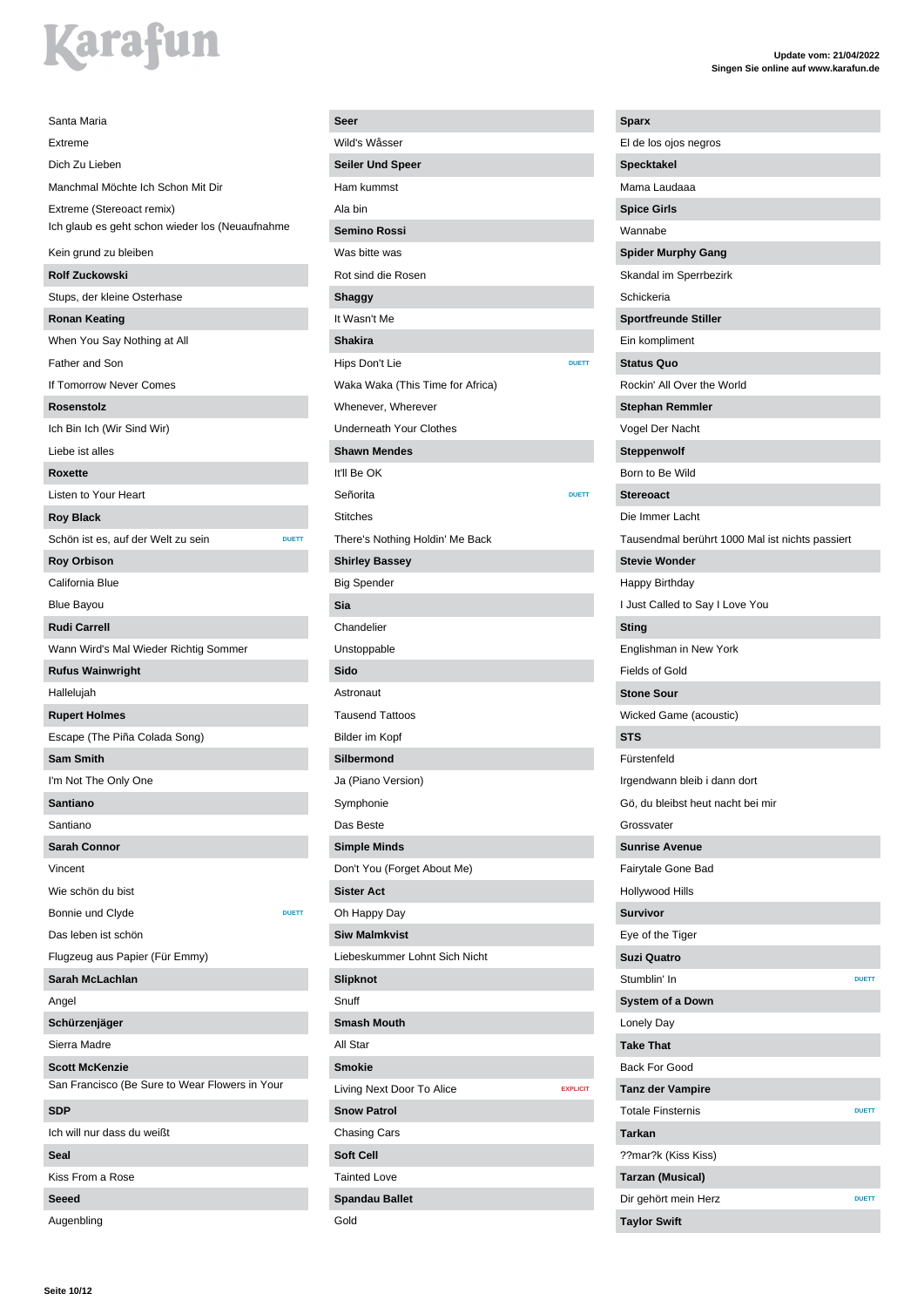| Shake It Off                          |                 |
|---------------------------------------|-----------------|
| <b>Blank Space</b>                    |                 |
| Love Story                            |                 |
| <b>Telly Savalas</b>                  |                 |
| Some Broken Hearts Never Mend         |                 |
| <b>Tenacious D</b>                    |                 |
| Fuck Her Gently                       | <b>EXPLICIT</b> |
| Tribute                               | <b>EXPLICIT</b> |
| Kickapoo                              | <b>EXPLICIT</b> |
| <b>The Animals</b>                    |                 |
| House of the Rising Sun               |                 |
| <b>The Bangles</b>                    |                 |
| <b>Eternal Flame</b>                  |                 |
| <b>The Beatles</b>                    |                 |
| Let It Be                             |                 |
| Hey Jude                              |                 |
| Yesterday                             |                 |
| <b>Yellow Submarine</b>               |                 |
| Here Comes the Sun                    |                 |
| Help!                                 |                 |
| Come Together                         |                 |
| <b>The Bellamy Brothers</b>           |                 |
| I Need More Of You                    |                 |
| If I Said You Had A Beautiful Body    |                 |
| <b>The Blues Brothers</b>             |                 |
| Everybody Needs Somebody to Love      |                 |
| <b>The BossHoss</b>                   |                 |
| Jolene                                | <b>DUETT</b>    |
| <b>The Calling</b>                    |                 |
| Wherever You Will Go                  |                 |
| <b>The Carpenters</b>                 |                 |
| Top of the World                      |                 |
| <b>The Champs</b>                     |                 |
| Tequila                               |                 |
| <b>The Commitments</b>                |                 |
| <b>Mustang Sally</b>                  |                 |
| <b>The Common Linnets</b>             |                 |
| Calm After the Storm                  | <b>DUETT</b>    |
| <b>The Cranberries</b>                |                 |
| Zombie                                |                 |
|                                       |                 |
| <b>The Everly Brothers</b>            |                 |
| Bye Bye Love                          |                 |
| <b>The Fray</b><br>How to Save a Life |                 |
|                                       |                 |
| <b>The Fugees</b>                     |                 |
| Killing Me Softly                     |                 |
| <b>The Greatest Showman</b>           |                 |
| A Million Dreams                      |                 |
| Never Enough                          |                 |
| This Is Me                            |                 |
| From Now On                           |                 |

| <b>Rewrite the Stars</b>              | <b>DUETT</b>          |
|---------------------------------------|-----------------------|
| The Greatest Showman: Reimagined      |                       |
| A Million Dreams                      |                       |
| <b>The Kelly Family</b>               |                       |
| An Angel                              |                       |
| I Can't Help Myself                   |                       |
| <b>The Kid Laroi</b>                  |                       |
| Stay                                  | <b>EXPLICIT DUETT</b> |
| <b>The Killers</b>                    |                       |
| Mr. Brightside                        |                       |
| Human                                 |                       |
| The Mamas and the Papas               |                       |
| California Dreamin'                   | <b>DUETT</b>          |
| Dream a Little Dream of Me            |                       |
| <b>The Moody Blues</b>                |                       |
| Nights in White Satin                 |                       |
| <b>The Police</b>                     |                       |
| Every Breath You Take                 |                       |
| <b>The Proclaimers</b>                |                       |
| I'm Gonna Be (500 Miles)              |                       |
| <b>The Pussycat Dolls</b>             |                       |
| Don't Cha                             |                       |
| <b>The Righteous Brothers</b>         |                       |
| <b>Unchained Melody</b>               |                       |
| The Rocky Horror Picture Show (film)  |                       |
| Time Warp                             |                       |
| <b>Sweet Transvestite</b>             |                       |
| <b>The Rolling Stones</b>             |                       |
| Angie                                 |                       |
| (I Can't Get No) Satisfaction         |                       |
| Paint It Black                        |                       |
| The Tokens                            |                       |
| The Lion Sleeps Tonight               |                       |
| <b>The Weeknd</b>                     |                       |
| <b>Blinding Lights</b>                |                       |
| Save Your Tears                       | <b>EXPLICIT</b>       |
| <b>The Witcher</b>                    |                       |
| Toss a Coin to Your Witcher           |                       |
| <b>Tim Toupet</b>                     |                       |
| So ein schöner Tag (Fliegerlied)      |                       |
| <b>Tina Turner</b>                    |                       |
| The Best                              |                       |
| <b>Proud Mary</b>                     | <b>DUETT</b>          |
| <b>Tobee</b>                          |                       |
| Helikopter 117 (mach den Hub Hub Hub) |                       |
| <b>Tom Jones</b>                      |                       |
| Green Green Grass of Home             |                       |
| Sex Bomb                              |                       |
| My Way                                |                       |
| <b>Tom Odell</b>                      |                       |
| Another Love                          |                       |

| <b>Tom Petty</b>                               |              |
|------------------------------------------------|--------------|
| Free Fallin'                                   |              |
| <b>Tones and I</b>                             |              |
| Dance Monkey                                   |              |
| <b>Toni Braxton</b>                            |              |
| Unbreak My Heart                               |              |
| <b>Toploader</b>                               |              |
| Dancing In The Moonlight                       |              |
| <b>Torfrock</b>                                |              |
| <b>Beinhart</b>                                |              |
| Toto                                           |              |
| Africa                                         |              |
| <b>Toto Cutugno</b>                            |              |
| L'Italiano                                     |              |
| Trio                                           |              |
| Da Da Da (Ich Lieb' Dich Nicht, Du Liebst Mich |              |
| <b>Truck Stop</b>                              |              |
| Take it Easy, altes Haus                       |              |
| Ich möcht' so gern Dave Dudley hör'n           |              |
| Der wilde wilde Western                        |              |
| <b>Trude Herr</b>                              |              |
| Ich will keine schokolade                      |              |
| TV / Filmmusik                                 |              |
| Pokémon                                        |              |
| <b>UB40</b>                                    |              |
| Kingston Town                                  |              |
| <b>Udo Jürgens</b>                             |              |
| Griechischer Wein                              |              |
| Aber Bitte Mit Sahne                           |              |
| Ein ehrenwertes Haus                           |              |
| Liebe Ohne Leiden                              | <b>DUETT</b> |
| Mit 66 Jahren                                  |              |
| Merci Chérie                                   |              |
| Der Erste Sahne Mix                            |              |
| <b>Udo Lindenberg</b>                          |              |
| Cello                                          | <b>DUETT</b> |
| Durch die schweren Zeiten                      |              |
| Wozu sind Kriege da?                           |              |
| Sonderzug nach Pankow                          |              |
| Mein ding                                      |              |
| Kompass                                        |              |
| <b>Umberto Tozzi</b>                           |              |
|                                                |              |
| Gente di mare<br>Ti Amo                        |              |
|                                                |              |
| <b>Uncle Kracker</b><br><b>Follow Me</b>       |              |
|                                                |              |
| <b>Unheilig</b>                                |              |
| Geboren um zu leben                            |              |
| <b>Uriah Heep</b>                              |              |
| Lady In Black                                  |              |
| <b>USA For Africa</b>                          |              |